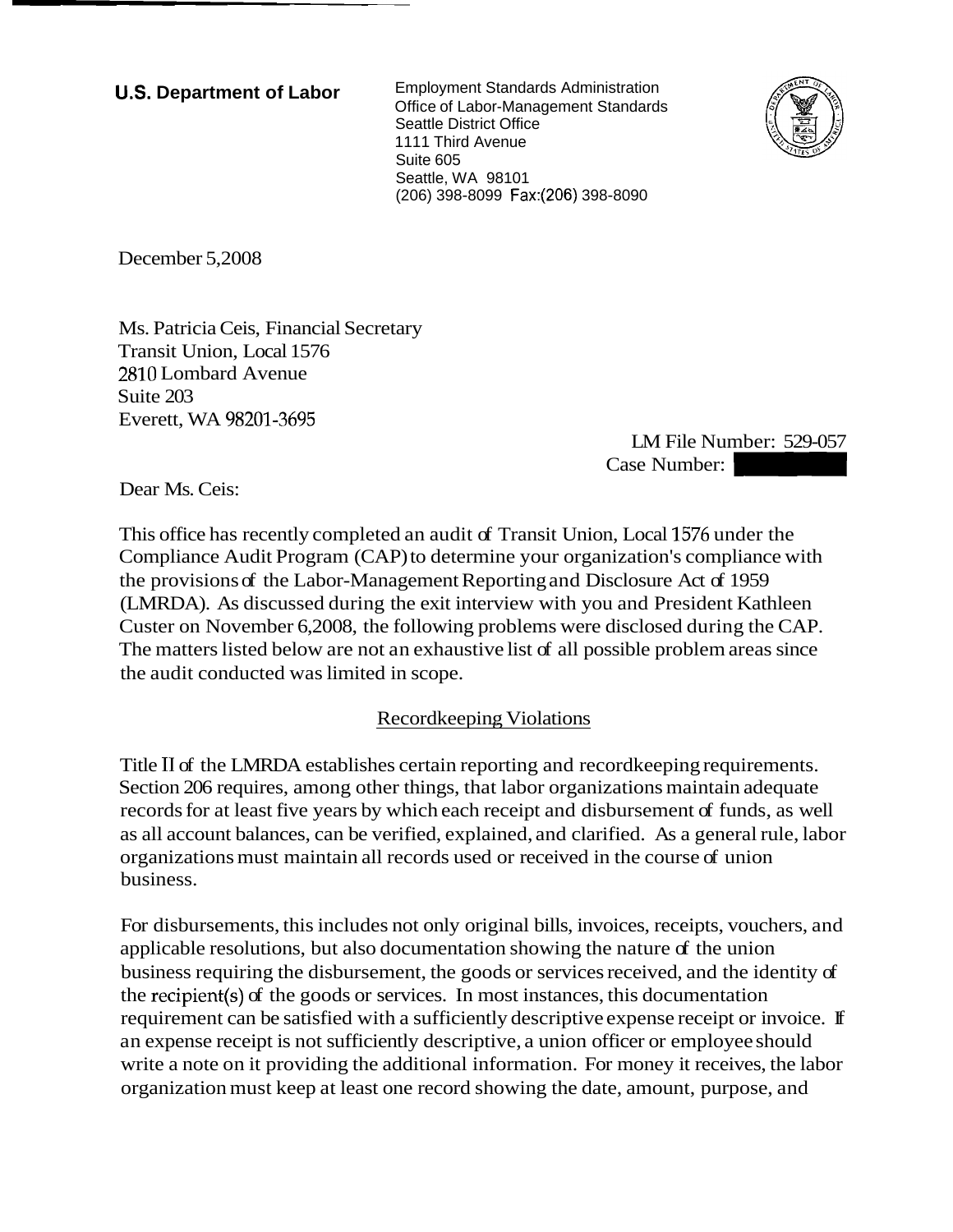Letter/Ms. Patricia Ceis December 5,2008 Page 2 of **3** 

source of that money. The labor organization must also retain bank records for all accounts.

The audit of Local 1576's 2007 records revealed the following record keeping violation:

## Meal Expenses

Local 1576 did not require officers to submit itemized receipts for meal expenses totaling at least \$5,600. The union must maintain itemized receipts provided by restaurants to officers. These itemized receipts are necessary to determine if such disbursements are for union business purposes and to sufficiently fulfill the recordkeeping requirement of LMRDA Section 206.

Local 1576's records of meal expenses did not include written explanations of union business conducted or the names and titles of the persons incurring the restaurant charges. For example, a review of the local's visa records found 98 receipts that were missing required documentation. Union records of meal expenses must include written explanations of the union business conducted and the full names and titles of all persons who incurred the restaurant charges. Also, the records retained must identify the names of the restaurants where the officers or employees incurred meal expenses.

Based on your assurance that Local 1576 will retain adequate documentation in the future, OLMS will take no further enforcement action at this time regarding the above violations.

## Reporting; Violations

Failure to File Bylaws

The audit disclosed a violation of LMRDA Section 201(a), which requires that a union submit a copy of its revised constitution and bylaws with its LM report when it makes changes to its constitution or bylaws. Local 1576 amended its constitution and bylaws in 2006, but did not file a copy with its LM report for that year.

Local 1576 has now filed a copy of its constitution and bylaws.